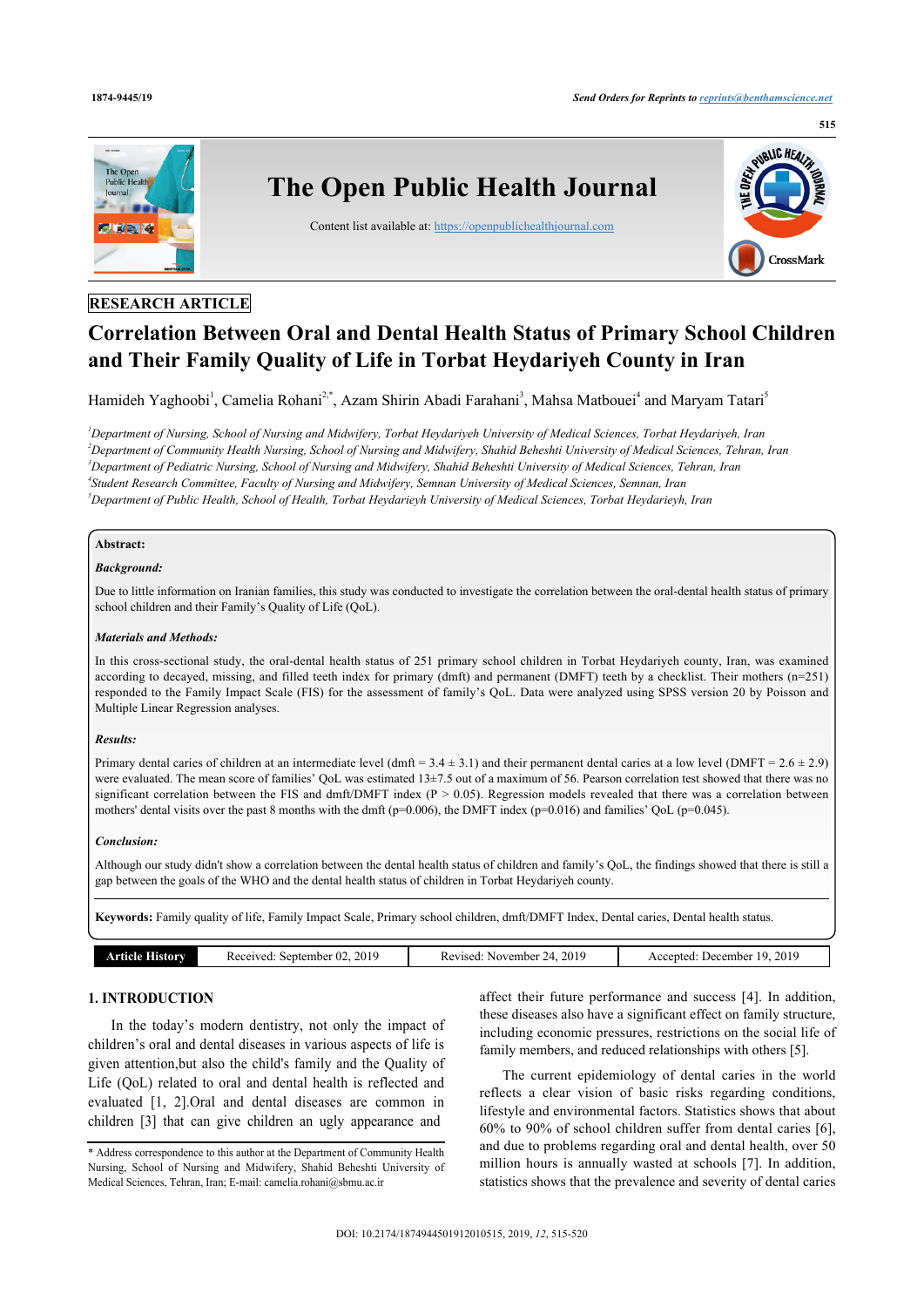in the past 20 years have significantly increased in developing countries [[3](#page-4-2)]. Oral and dental health is currently known as one of the 11 slogans of the 21st century [[8\]](#page-5-3). Reducing the dental caries index or the decay-missing-filled index for permanent teeth (DMFT) to less than one in 12-year-old youngsters had been among the goals of the World Health Organization (WHO) by the year 2010 [\[9\]](#page-5-4). The new goals of this organization in the year 2020 are focused on making use of experiences and evaluation of previous goals and emphasis on the importance of oral and dental health as an indispensable component of public health [[10\]](#page-5-5). Since the year 1995 in Iran in line with the integration of healthcare activities in the healthcare network system of the country, the scheme of integration of oral and dental health and primary health care has been raised with the aim of promoting the oral and dental health of community members [\[11](#page-5-6)].

A review of previous studies conducted in the country shows that the decay-missing-filled index in Iranian children is much higher than the global average [[3](#page-4-2)]. In a study carried out by Ajami and Ebrahimi in Mashhad in 2001, the mean of decay-missing-filled index for primary teeth (dmft) in children aged 6-7 years old was reported  $4.72 \pm 4.18$  [\[12\]](#page-5-7). Also, in a study conducted by Mohebi *et al*. in 2007 on primary thirdgrade students in Gonabad, the mean of dmft and DMFT in male and female students were estimated  $1.04 \pm 0.22$  and 3.86  $\pm$ 1.11, respectively [[2](#page-4-1)]. However, a review of studies conducted in other countries shows that the mean of these indexes is much lower in other countries. In studies carried out by Vizzotto *et al*.[[8\]](#page-5-3) in 12-year-old Brazilian students, and Nuca *et al.* [\[13](#page-5-8)] in Romanian children aged 6-12 years old, the rate of these indexes has been reported less than 1. On the other hand, a review of Oral Health-Related Quality of Life (OHRQoL) studies also indicates that there are different questionnaires in the world for studying OHRQoL from the perspective of different people, such as parents, caregivers, and children in different age groups[[14\]](#page-5-9). However, due to the limited number of studies conducted in our country [\[15](#page-5-10)], no new information is available about the oral and dental health status of children in primary schools of Torbat Heydariyeh. Also, due to little information on children's OHRQoL in Iranian families, the authors decided to carry out a study aimed at determining the correlation between the oral and dental health status of primary school children and QoL of their families in Torbat Heydariyeh county.

### **2. MATERIALS AND METHODS**

#### **2.1. Study Design and Sampling**

This is a cross-sectional study with descriptive design, carried out in 2015 on male and female children aged 11-12 years in primary schools of Torbat Heydariyeh along with their mothers. The sample size was calculated 247 mother and child pairs, using a pilot study on children (n=30), and sampling formula (confidence level of 1.96, statistical power of 0.80, the error of 0.05, and accuracy of 0.5). Regarding a 10% attrition, this sample size increased to 272 pairs. In this study, after the initial research design, preparation of questionnaires and the acquisition of necessary permissions, referring to the department of education of Torbat Heydariyeh, two urban and

governmental female schools and two urban and governmental male schools were selected through simple random sampling among all urban governmental schools. After obtaining permission from the schools, children and their parents, fifthgrade and sixth-grade elementary children, entered the study with their mothers through simple random sampling (n=502).

The DMFT/dmft indices recommended by the WHO were used to evaluate the number decayed, missing, and filled teeth [[9\]](#page-5-4). The index has 4 tables, two of which are for the decay of permanent and primary teeth, the third is for gum problems, and the fourth table is for scoring. The decay rate is determined by the following;

- 0-1.1 very low 1.2-2.6 low 2.4-7.4 Moderate 4.6-5.5 high
- more than 6.6 very high

Given that; 1. Both WHO and the World Dental Federation (FDI) have stated that the age of 12 is a critical age for decay and for preventive measures, 2. Most 12-year-old, the exception of the third molars, have all permanent teeths, so the permanent dental system begins and child has both permanent and permanent teeth at this age, and 3. According to the WHO, the DMFT/dmft indices is less than 3 in the year 2000 and less than 1 in the year 2010 for children 12 years. It was important for researchers to choose the age of 12 years.

#### **2.2. Measurements**

In order to study QoL of families, data collection tools, filled out by mothers at home, consisted of a demographichealth questionnaire with 17 questions, the Persian version of the Family Impact Scale (FIS) with 14 questions, 5-point Likert Scale (ever, once or twice, sometimes, often, every day, or almost every day) with a score of 0-4 for each question. In the questions of this Scale, the frequency of the impact of oral and dental problems of children in the family was studied over the past 3 weeks. The score of the FIS (0-56) was calculated by adding up the scores of all questions. Higher scores indicate a greater impact of oral and dental problems of children on family and, as a result, lower QoL in the family. The psychometric properties of the FIS have been confirmed in numerous studies in Iran[[15](#page-5-10), [16](#page-5-11)]. In the present study, the reliability of the FIS was approved using the Cronbach's alpha coefficient (0.95) and the intra-class correlation coefficient or ICC (0.85). Oral and dental examination of school children was conducted by the first author, already trained by an expert dentist, with the dental and gingival decay index checklist using a flashlight and a disposable dental mirror as well as a tongue depressor.

### **2.3. Ethical Considerations**

Before completing the questionnaire, the aim of the study was presented for the participants and the informed consent was obtained from them.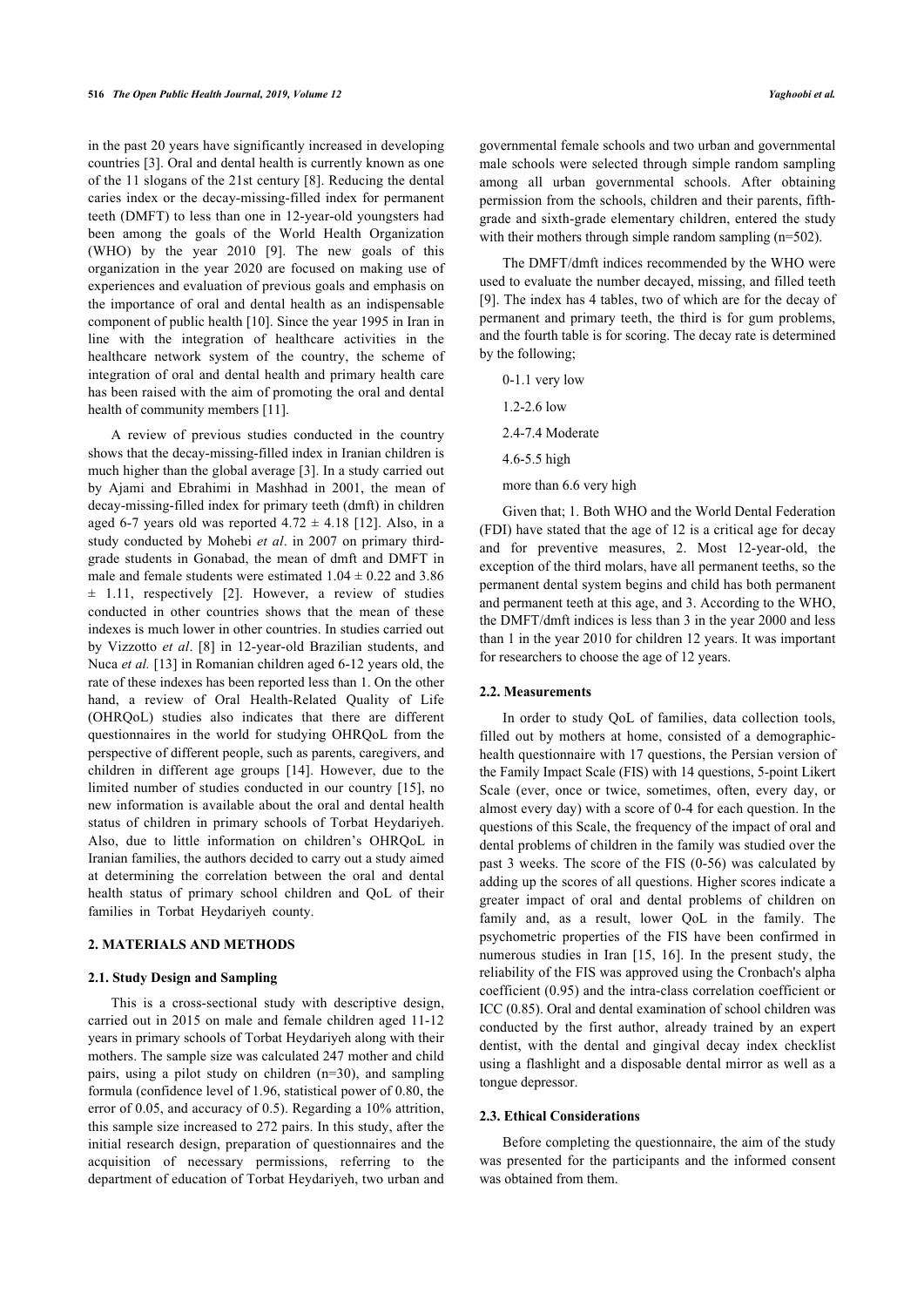### **2.4. Data Analysis**

Data were entered into SPSS version 20. Given the number of samples and based on the central limit theorem, the distribution of FIS scores was considered as normal. Descriptive statistics was used to describe the data. Furthermore, to investigate the relationships between variables, Pearson's correlation coefficient, Poisson Regression and Multiple Linear Regression were used. The level of significance was considered less than 0.05.

### **3. RESULTS**

The mean of mother's age was 36.9±4.9 with the range of 36-41 years. The mean of the age of children was  $11.5\pm0.5$ years. The rest of the demographic and clinical information about mothers and children is shown in Tables **[1](#page-3-0)** and **[2](#page-3-1)**. Table **[3](#page-3-2)** shows the mean of dmft and DMFT according to gender in primary school children.

In this study, the mean of the FIS score was estimated  $13\pm7.5$  out of the maximum score (56). In a correlation matrix, the relationships between FIS and dmft index as well as DMFT was investigated using Person's correlation tests. Results showed that there was no significant relationship between the FIS variable and children's primary and permanent teeth decay index (dmft: r=0.06, p=0.337) (DMFT: r=0.08, p=0.185) (They have not been shown in the Table).

Poisson regression analyses were used to investigate the relationship between variables of dmft and DMFT indices as well as the FIS and demographic-clinical variables. At first by a series of univariate regression analyses significant demographic-clinical variables were found, and then significant variables were entered into the final models. The results of the Poisson regression analyses between children's dmft and DMFT indices and demographic-clinical variables are shown in Table **[4](#page-3-3)**. The prevalence ratio (PR) of the dmft index has been increased 1.29 times more in children with bleeding gums. However, in mothers who visited a dentist over the past 8 months, a protective effect was seen. This means that the PR of the dmft index was 19% less common in children of these mothers. In addition, Table **[4](#page-3-3)** shows a protective effect between the DMFT index of children and a number of demographicclinical variables. This means that children using dental floss (27%), mothers visiting dentists over the past eight months (19%), and finally, female children compared with the males (39%) showed a lower PR of the DMFT index.

Results of the multiple linear regression analysis between the FI and demographic-clinical variables are shown in Table **[5](#page-4-4)**. Significant demographic-clinical variables were entered into the final model, following a series of univariate regression analyses. There is a significant reverse relationship only between the FIS and mothers visiting dentists over the past 8 months ( $\beta$ =-0.13, p=0.045). This means that mothers who visited a dentist over the past 8 months reported a lower FIS.

### **4. DISCUSSION**

This study was aimed at determining the correlation between the oral and dental health status of primary school children and families' QoL in Torbat Heydariyeh City.

Investigating families' QoL in the present study showed that the FIS mean was  $13\pm7.5$  out of the total score of 57. In a study which was carried out by Goursand *et al.* [[17](#page-5-12)] in 123 parentscaregivers of children between 11 and 14 years of age in Brazil, the mean of FIS was reported 6.97±7.81. In comparison, our study had a higher average and showed a greater impact of oral and dental problems of children on families and lower QoL of families in Torbat Heydariyeh. Unexpectedly, in this study, no relationship was found between the oral and dental health status of children and families' QoL. While, in the studies of Nemati *et al.,* in Babol, Iran and Alsumait *et al*., in the Kuwait Capital Region, the life quality of the children and their parents was strongly influenced the oral and dental health status of children[[18,](#page-5-13) [19](#page-5-14)]. This inconsistency can be related to methodological differences (*e.g.* the number of samples, the type of questionnaires, and the method of data gathering) in the present study.

With respect to the results of oral-dental health examinations in our study and observation of moderate intensity of children's primary teeth decay and low permanent teeth decay, it may be explained that the intensity of tooth decay in children has not affected their families. It seems that Iranian families are more responsiveness to acute and severe oral and dental problems of children. This result is consistent with the findings of Mazaheri *et al*. [[16\]](#page-5-11). However, in a study by Nilchian *et al.* [\[15](#page-5-10)] in the city of Amol, Iran a significant relationship was found only between the dmft and the FIS. In addition, several studies have shown that oral and dental problems of children can negatively affect the lives of children and parents [\[20,](#page-5-15) [21](#page-5-16)]. Also, Bönecker *et al*, reported that dental caries could cause functional, physical and aesthetic impairment at early ages, and caries lesions can compromise children's QoL [[22\]](#page-5-6). The results of study by Caglayan *et al*., showed that oral health-related QoL is correlated with the patient's oral complaints. In addition to the patient's oral health status, factors such as gender, education, and harmful habits may also influence on oral health-related QoL[[23](#page-5-7)]. In the study by James *et al*., Mother's sense of coherence was negatively associated with the child's caries experience, which affected oral health related QoL of their children. In this context, improving a mother's Sense of coherence can be considered as the key to better oral health and QoL [[24](#page-5-17)]. The results study of Qiu *et al*., indicated that socioeconomic factors could influence on children's oral health practices, which may be directly related to their caries [\[25](#page-5-18)].

Regarding the dmft index, the results of regression models showed that in children with bleeding gums, the PR of primary teeth decay has been higher. However, the prevalence rate of primary teeth decay in children whose mothers visited a dentist over the past eight months was lower. In addition, regarding the DMFT index, the results also showed a protective effect such that the possibility of permanent tooth decay was lower in children using dental floss or in children whose mothers visited a dentist over the past 8 months, and also in female students compared to the males. In addition, with mothers' frequent visits to dentists over the past 8 months, the effect of oral and dental problems of children on families decreased and families' QoL subsequently improved.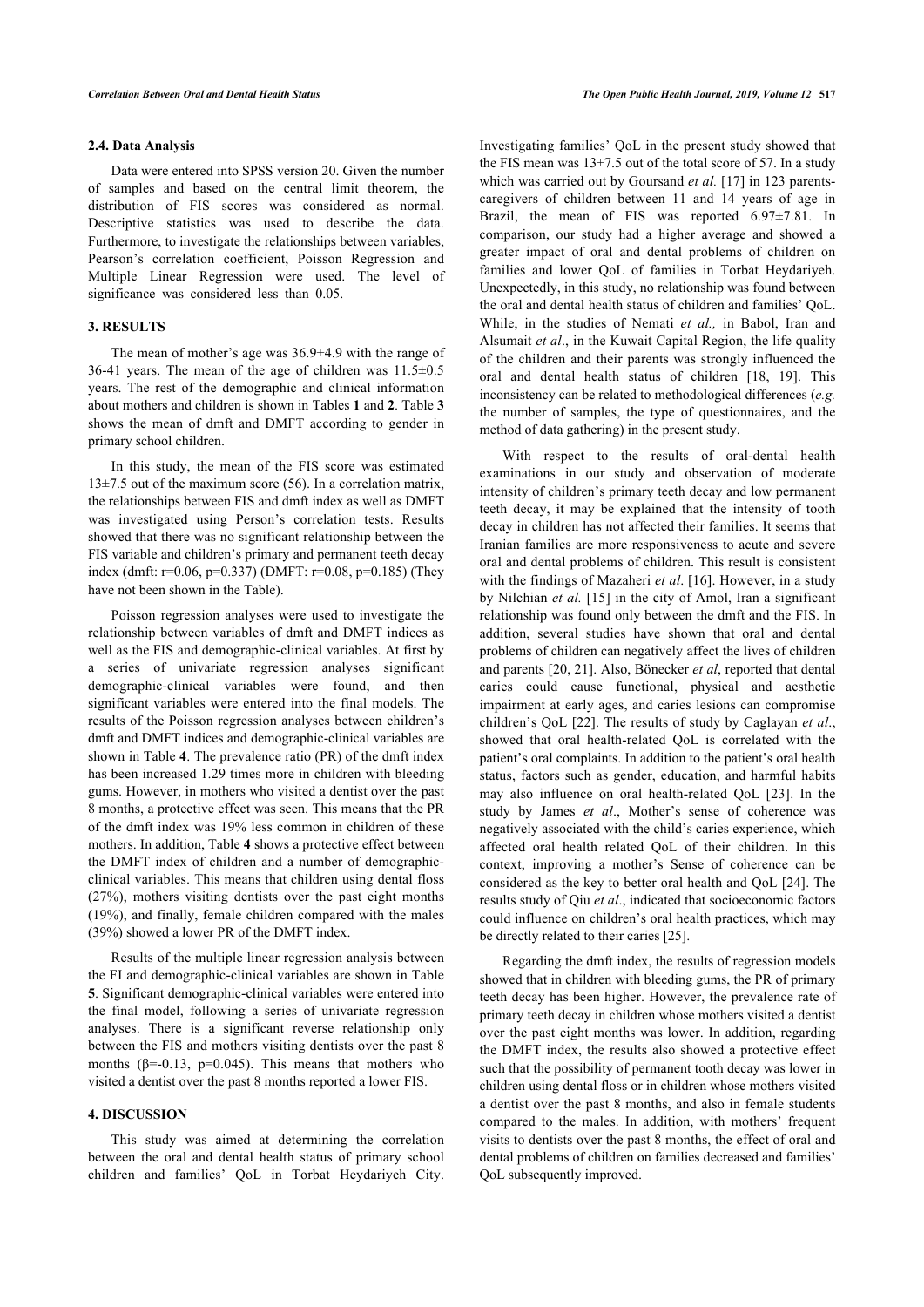<span id="page-3-0"></span>

| Table 1. Demographic and clinical characteristics of mothers (n=251) |  |  |
|----------------------------------------------------------------------|--|--|
|                                                                      |  |  |

| Variable                                      |                  | n(%)       |
|-----------------------------------------------|------------------|------------|
| <b>Marital Status</b>                         | Married          | 234(93.20) |
|                                               | Divorced/Widowed | 17(6.80)   |
|                                               | Illiterate       | 5(2.00)    |
|                                               | Primary school   | 20(8.00)   |
|                                               | Secondary school | 14(5.60)   |
| <b>Education</b>                              | High school      | 21(8.40)   |
|                                               | College          | 100(39.70) |
|                                               | University       | 91(36.30)  |
|                                               | Employed         | 80(31.90)  |
| <b>Employment Status</b>                      | Housewife        | 171(68.10) |
|                                               | Yes              | 105(41.80) |
| <b>Tooth/Gum problems</b>                     | No               | 146(58.20) |
|                                               | Yes              | 94(37.40)  |
| Visiting the dentist during the past 8 months | No               | 157(62.60) |
| <b>Regular tooth brushing</b>                 | Yes              | 202(80.50) |
|                                               | No               | 49(19.50)  |

## <span id="page-3-1"></span>**Table 2. Demographic and clinical characteristics of primary school children (n=251)**

| Variable                                      |                | $n$ (%)    |
|-----------------------------------------------|----------------|------------|
| Gender                                        | Male           | 125(49.80) |
|                                               | Female         | 126(50.20) |
|                                               | Yes            | 42(16.70)  |
| <b>Brushing after breakfast</b>               | No             | 209(83.30) |
|                                               | Yes            | 200(79.70) |
| <b>Brushing after dinner</b>                  | No             | 51(20.30)  |
|                                               | Yes            | 70(27.90)  |
| Flossing                                      | No             | 181(72.10) |
|                                               | Yes            | 80(31.90)  |
| Visiting the dentist during the past 8 months | No             | 171(68.10) |
|                                               | Yes            | 88(35.10)  |
| Toothache during the last week                | No             | 163(64.90) |
|                                               | Yes            | 14(5.60)   |
| Orthodontic                                   | No             | 237(94.40) |
| <b>Gums</b> bleeding                          | Yes            | 47(18.70)  |
|                                               | N <sub>0</sub> | 204(81.30) |

## <span id="page-3-2"></span>**Table 3. Mean and standard deviation of dmft and DMFT teeth in primary school children.**

<span id="page-3-3"></span>

| Gender | Dmft. Mean±SD   | <b>DMFT, Mean±SD</b> |
|--------|-----------------|----------------------|
| Male   | $3.70 \pm 3.60$ | $3.20 \pm 3.10$      |
| Female | $3.00\pm2.60$   | $1.90 \pm 2.50$      |
| Total  | $3.40\pm3.10$   | $2.60 \pm 2.90$      |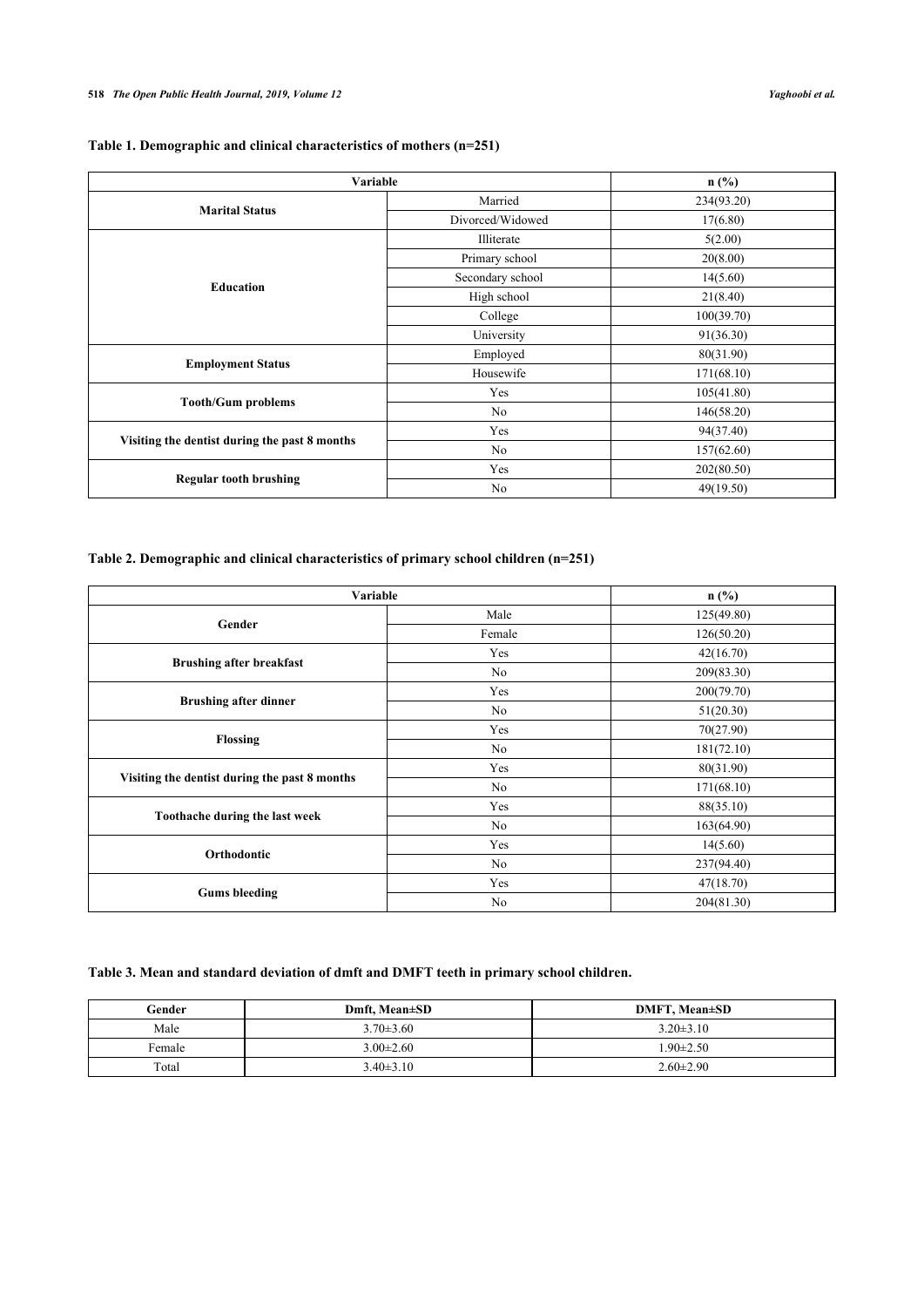### **Table 4. Results of Poisson regression analyses for dmft and DMFT dental caries indices.**

| <b>Independent variables</b>                                 | <b>B</b> coefficient | <b>Standard error</b> | PR <sup>*</sup> (95% CI) | p value |  |
|--------------------------------------------------------------|----------------------|-----------------------|--------------------------|---------|--|
| Child's bleeding gums                                        | 0.25                 | 0.07                  | $1.29(1.10-1.50)$        | 0.001   |  |
| Mother visited the dentist during the past 8<br>months       | $-0.21$              | 0.07                  | $0.81(0.70-0.90)$        | 0.006   |  |
| Dependent variable: dmft; <sup>*</sup> PR (Prevalence Ratio) |                      |                       |                          |         |  |
| <b>Independent variables</b>                                 | <b>B</b> coefficient | <b>Standard error</b> | PR <sup>*</sup> (95% CI) | p value |  |
| Child use flossing                                           | $-0.31$              | 0.09                  | $0.73(0.60 - 0.90)$      | 0.002   |  |
| Mother visited the dentist during the past 8<br>months       | $-0.21$              | 0.08                  | $0.81(0.60-0.90)$        | 0.016   |  |
| Child gender                                                 | $-0.49$              | 0.08                  | $0.61(0.50-0.70)$        | 0.000   |  |
| Dependent variable: DMFT; <sup>*</sup> PR (Prevalence Ratio) |                      |                       |                          |         |  |

\* Significant demographic-clinical variables based on the results of the univariate regression analyses were entered into the regression models.

### <span id="page-4-4"></span>**Table 5. Results of multiple linear regression analysis for FIS score.**

| Independent variables                               | [B] coefficient Unstandardized Standard error B] 6 coefficient Standardized |      |      | valuel<br>In  |
|-----------------------------------------------------|-----------------------------------------------------------------------------|------|------|---------------|
| Mother visited the dentist during the past 8 months |                                                                             | 0.98 |      | $-2.01$ 0.045 |
| Child's bleeding gums                               | $\Omega$<br>- 1                                                             |      | .681 | 0.093         |

Dependent variable: FIS score

\*Only significant demographic-clinical variables based on the results of the univariate regression analyses were entered into the regression model.

### **5. LIMITATIONS**

Application of the self-reported questionnaires proposes a possibility for recall bias. Also, mothers' conditions during responding to the questionnaires could be influential in their responses.

### **CONCLUSION**

In conclusion, although this study did not show a significant relationship between primary and permanent teeth decay in children and families' quality of life, the findings showed that the health status of primary and permanent tooth of children in Torbat Heydariyeh is far away from the goals of the WHO. Therefore, there is still a long way to reach ideal goals. It is considerable for health policy makers, school nurses and the rest of the involved healthcare forces. They should mobilize resources and take measures, such as educational interventions in order to improve oral and dental health status of children at schools.

### **ETHICS APPROVAL AND CONSENT TO PART-ICIPATE**

<span id="page-4-0"></span>The study is approved by Shahid Behesti University of Medical Sciences with ethics code IR.SBMU.PHNM.1394.183.

### **HUMAN AND ANIMAL RIGHTS**

Not applicable.

### <span id="page-4-1"></span>**CONSENT FOR PUBLICATION**

Informed consent was obtained from all the participants.

### <span id="page-4-2"></span>**FUNDING**

<span id="page-4-3"></span>This work was supported by the Shahid Beheshti University of Medical Sciences (SBMU), Grant no. IR.SBMU.PHNM.1394.183.

### **AVAILABILITY OF DATA AND MATERIALS**

The data that support the findings of this research are available from the corresponding author upon request with permission from the Ethics Committee of School of Nursing and Midwifery in Shahid Beheshti University of Medical Science.

### **CONFLICT OF INTEREST**

The authors declare no conflicts of interest, financial or otherwise.

### **ACKNOWLEDGEMENTS**

This article is part of the Thesis of Hamide Yaghoubi, Master of Science in Pediatric Nursing with the ethics code IR.SBMU.PHNM.1394.183, which was supervised by Dr. Camelia Rohani in the School of Nursing and Midwifery in Shahid Beheshti University of Medical Sciences. Authorities of the Shahid Beheshti University and all the individuals who contributed to this study are appreciated and thanked.

### **REFERENCES**

- [1] Jabarifar SE, Birjandi N, Khadem P, Farsam T, Falinezhad F. Moshref- Javadi F. Relationship between quality of life and oral health in 18-45\_year-old subjects' referring to Khorasgan School of Dentistry in 2010-2011. J of Isfahan Den Sch 2012; 8(1): 68-74[.\[https://www.researchgate.net/publication/279679689\]](https://www.researchgate.net/publication/279679689)
- [2] Mohebi S, Ramezani A. Matlabi 1 M, Mohammadpour L, Noor N, Sh A, Hosseini ES. The survey of oral-dental health of grade 3 students of Gonabad primary schools in 2007. Ofogh-e-Danesh. GMUHS Journal  $2009;$   $14(4):$ 69-77[.\[http://en.journals.sid.ir/ViewPaper.aspx?ID=140664\]](http://en.journals.sid.ir/%20%20%20%20%20%20%20%20%20%20%20ViewPaper.aspx?ID=140664)
- [3] Shariate E, Mohammad Nejad E, Abotalebi GH. Oral health status of students. Health and Care J. 2010; p. 3.[\[http://www.magiran.com/](http://www.magiran.com/%20%20%20%20%20%20%20%20%20%20%20%20%20temp/mag-pdf/2152017/5752-68581424-PME.pdf) [temp/mag-pdf/2152017/5752-68581424-PME.pdf\]](http://www.magiran.com/%20%20%20%20%20%20%20%20%20%20%20%20%20temp/mag-pdf/2152017/5752-68581424-PME.pdf)
- [4] Kolk AM, Schipper JL, Hanewald GJ, Casari EF, Fantino AG. The Impact-on-Family Scale: A test of invariance across culture. J Pediatr Psychol 2000; 25(5): 323-9.[\[https://academic.oup.com/](https://academic.oup.com/%20%20%20%20%20%20%20%20%20%20%20%20%20%20%20%20%20%20%20%20%20%20%20%20%20%20jpepsy/article/25/5/323/1014483/The-Impact-on-Family-Scale-A-Test-of-Invariance) [jpepsy/article/25/5/323/1014483/The-Impact-on-Family-Scale-A-Test-](https://academic.oup.com/%20%20%20%20%20%20%20%20%20%20%20%20%20%20%20%20%20%20%20%20%20%20%20%20%20%20jpepsy/article/25/5/323/1014483/The-Impact-on-Family-Scale-A-Test-of-Invariance)